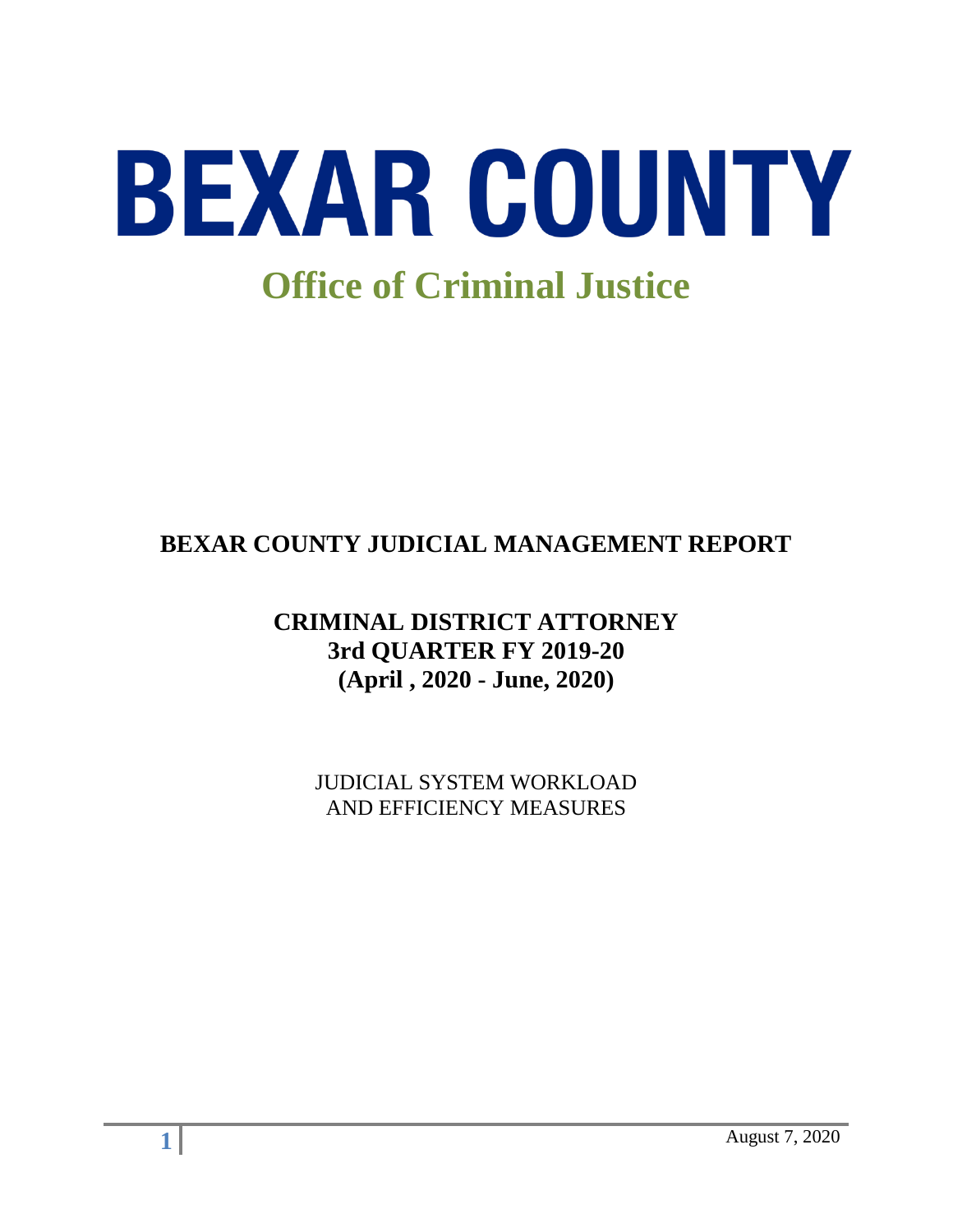#### **Measure 1: Clearance Rates**

**Definition:** The number of disposed cases as a percentage of the number of incoming cases.

**Analysis and Interpretation:** The clearance rate is a measure of the incoming cases the judicial system receives monthly compared to the total cases disposed of monthly. This measure portrays the judicial system's ability to balance current caseload and incoming cases. A clearance rate of 100% represents maintaining the status quo. Above 100% represents the system disposing of more cases than it is receiving. Below 100% represents the system disposing of fewer cases than it is receiving.



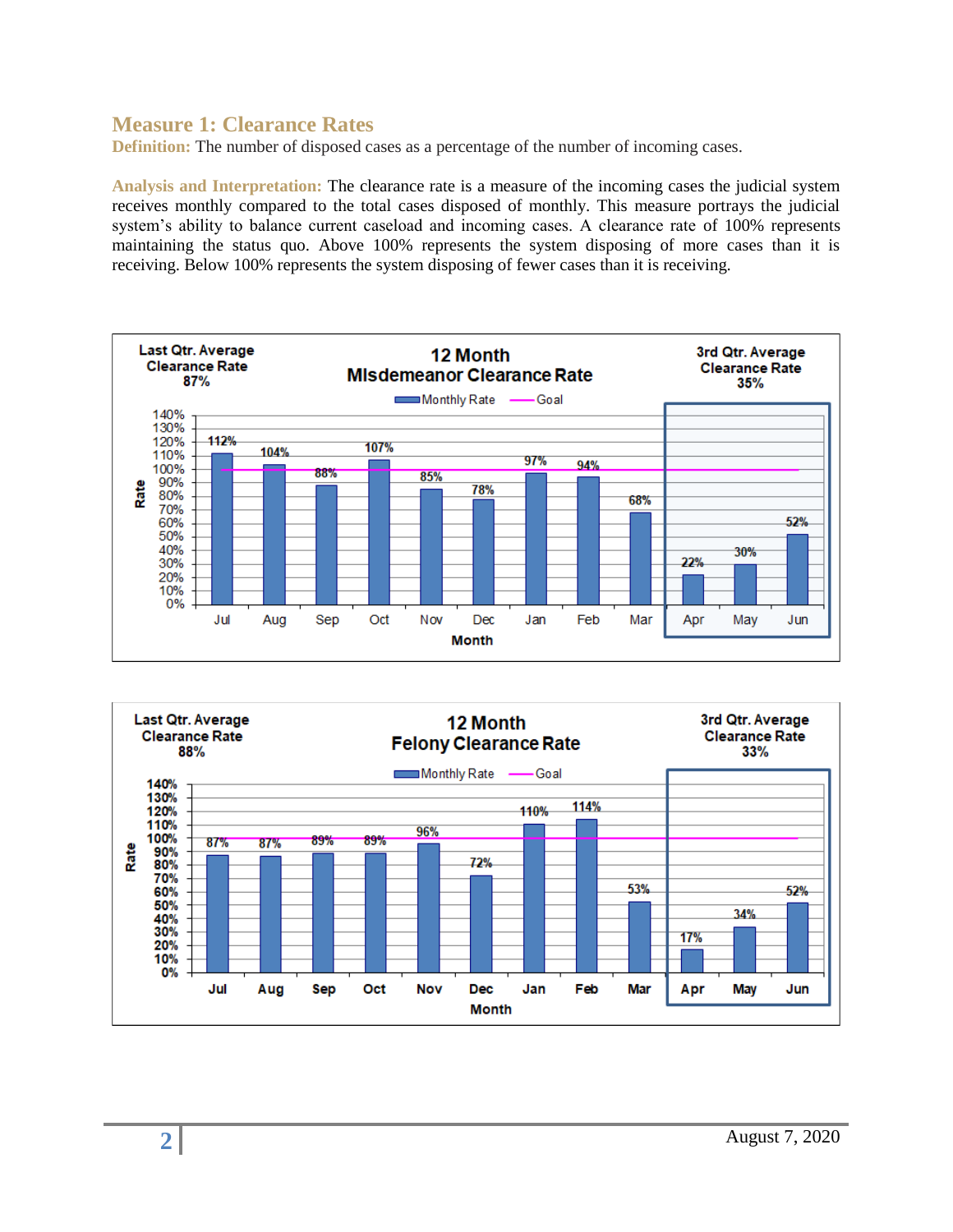#### **Measure 2: New Cases**

**Definition:** New cases are the incoming cases for the judicial system.

**Analysis and Interpretation:** The following chart breakouts new cases and MTRs for misdemeanors and felonies for 3rd Quarter FY 2019-20. The second chart displays how the number of incoming cases and composition of those cases have differed over the past six quarters.



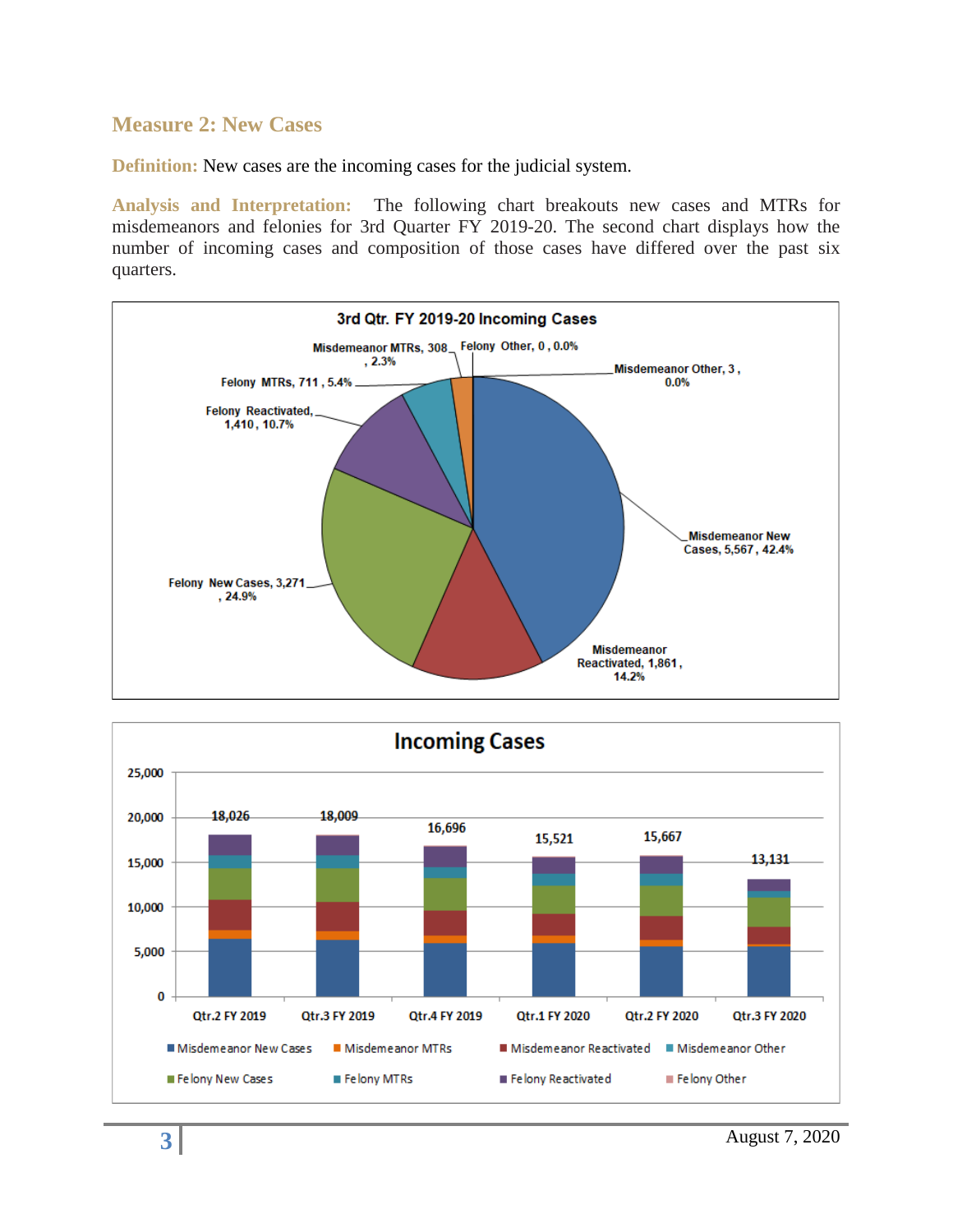### **Measure 3: Disposed Cases**

**Definition:** Disposed cases are cases removed from the judicial system.

**Analysis and Interpretation:** The following chart breaks out disposed cases for misdemeanors and felonies for 3rd Quarter FY 2019-20. The second chart displays how the number of disposed cases and their composition has differed over the past six quarters.



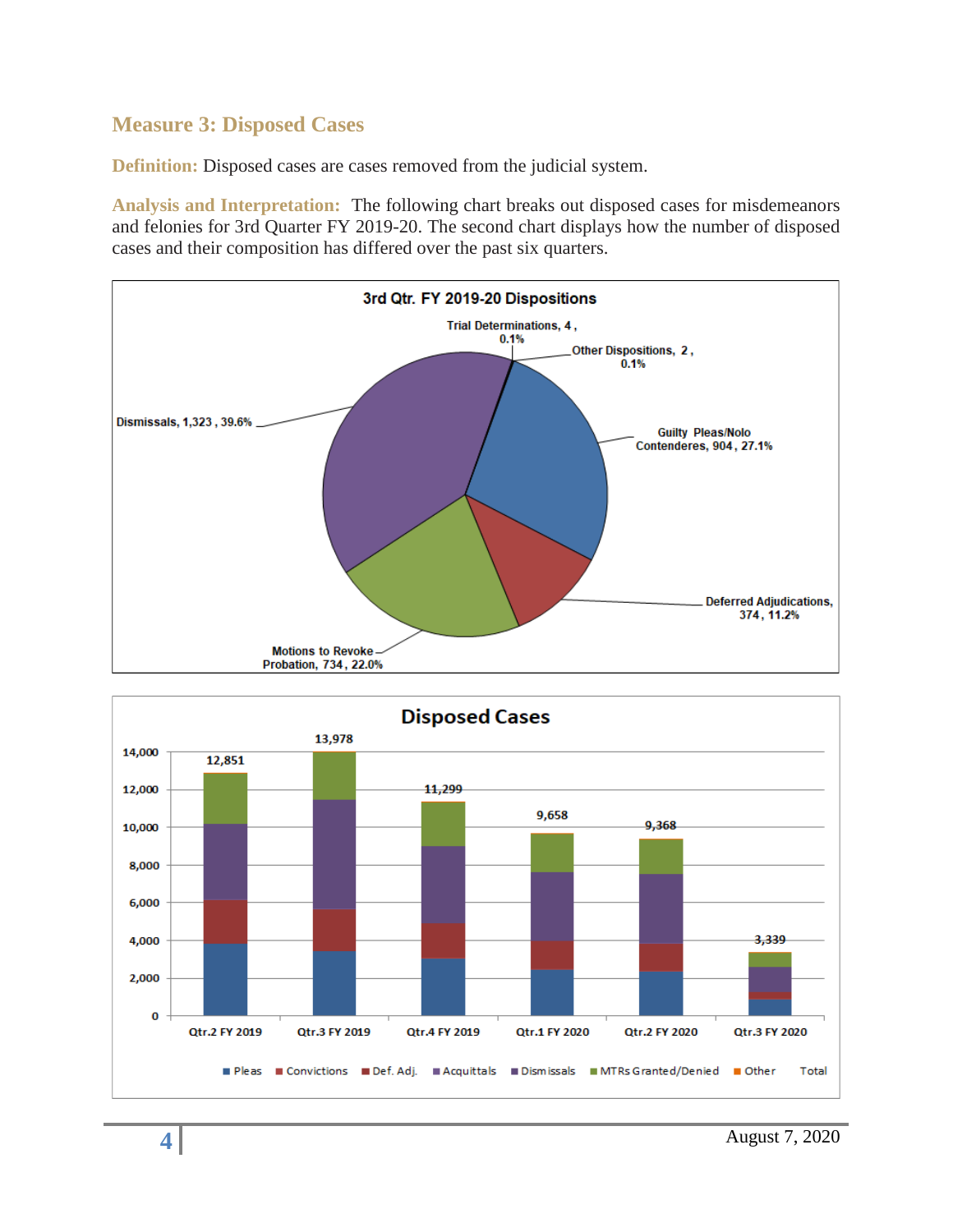## **Measure 4: Jail Bed Days Consumed**

**Analysis and Interpretation:** The following chart shows the number of jail bed days consumed by inmates awaiting trial, awaiting indictment, and awaiting MTR/MEAG disposition, **only on the highest level charges against them**. The graph is categorized by date ranges of ten jail bed days consumed. The chart for the current quarter for each category is followed by a comparison of the last eight quarters for the same category.



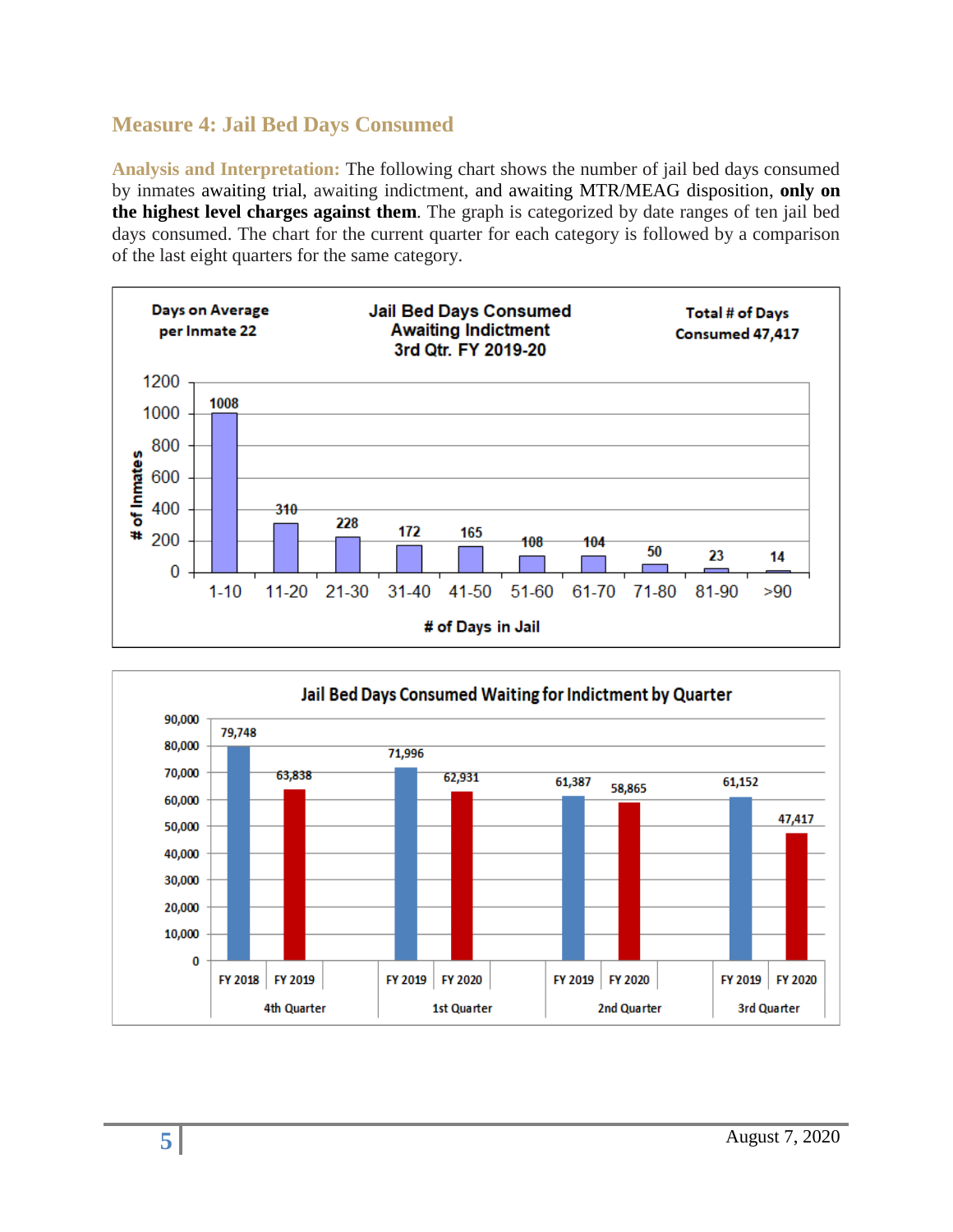

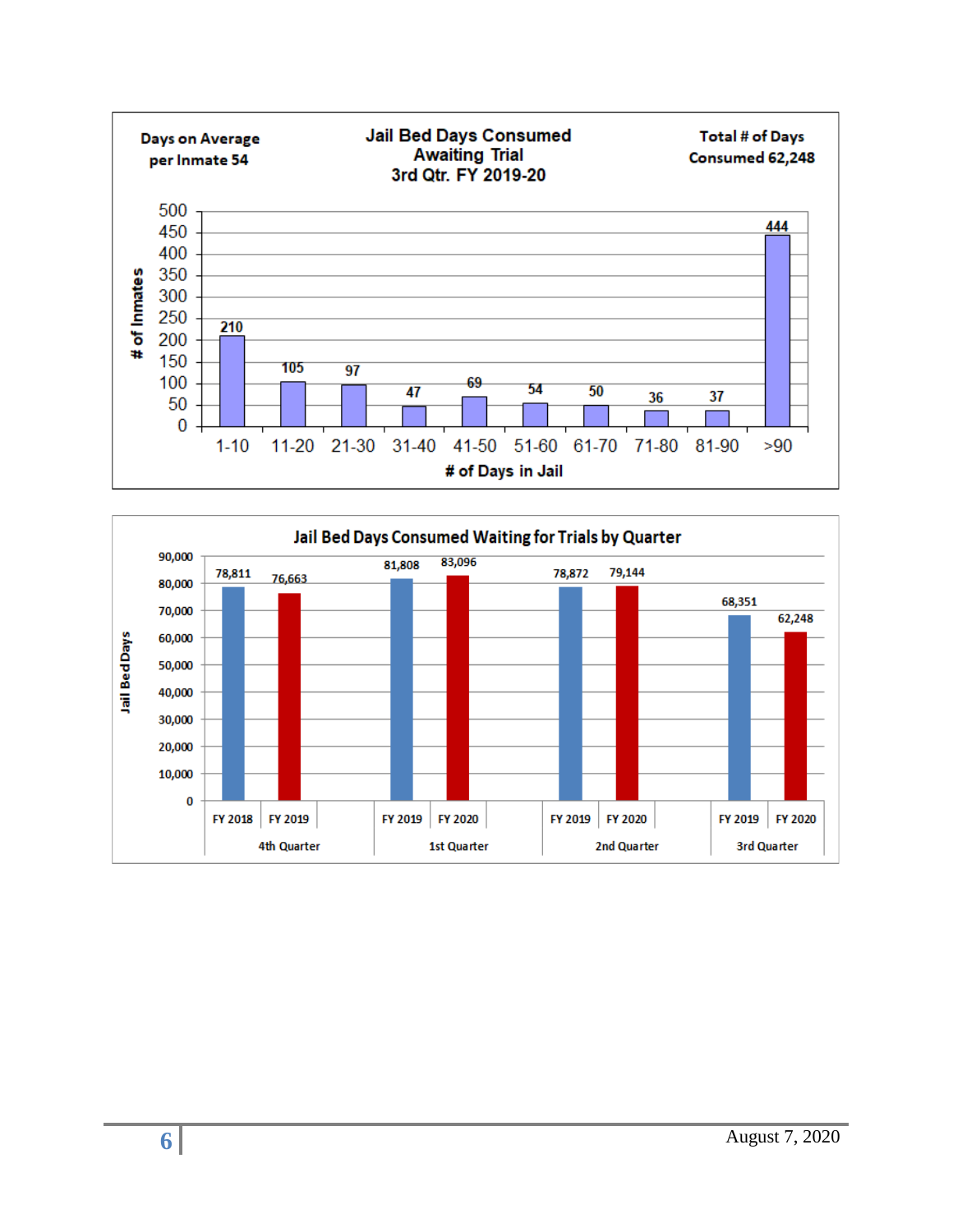

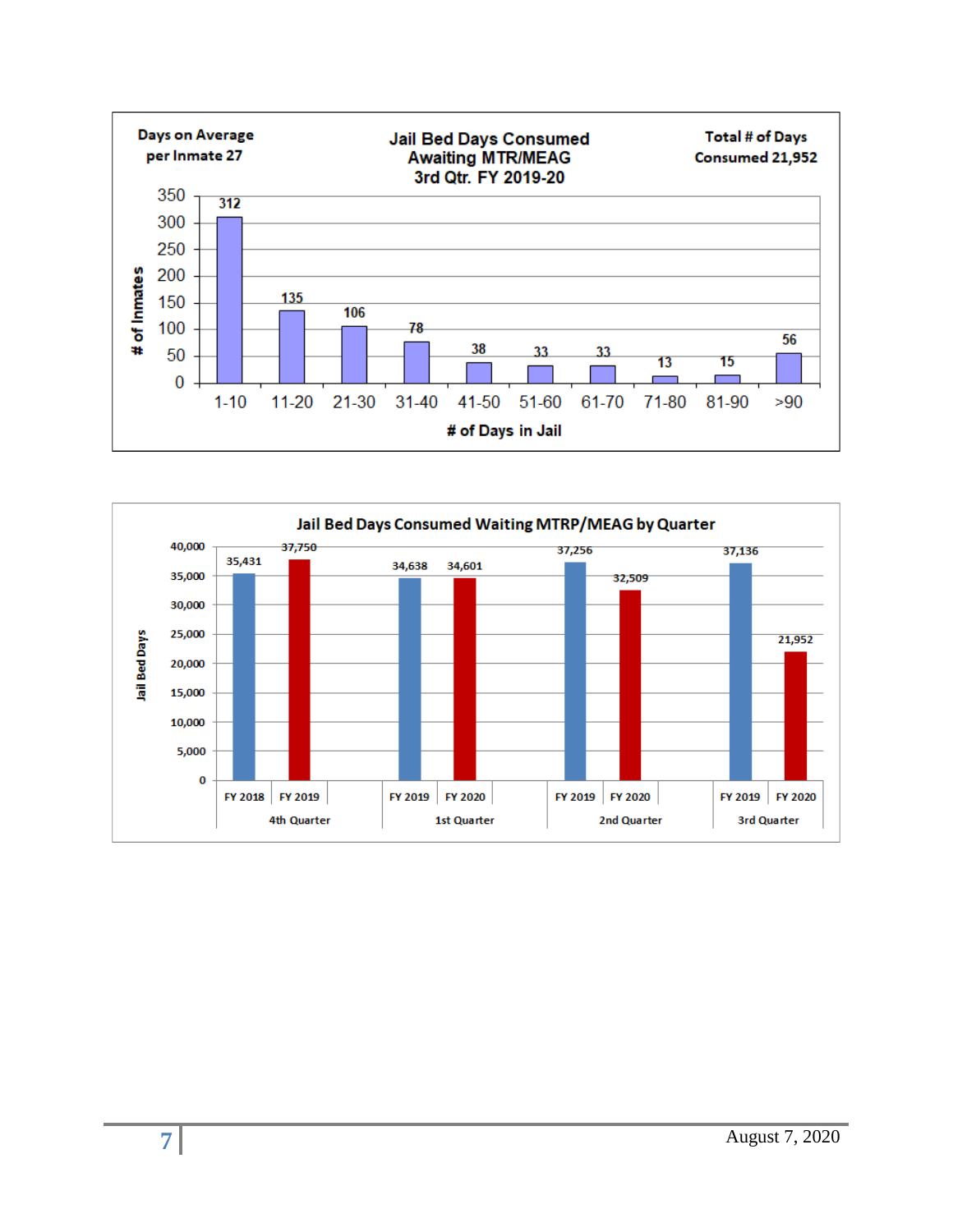## BEXAR COUNTY JUDICIAL MANAGEMENT REPORT APPENDIX A Explanation and Method of Collection for Different Measures

#### **Measure 1: Clearance Rates**

**Definition:** The number of disposed cases as a percentage of the number of incoming cases.

**Method:** Clearance rates are measured using two variables, incoming cases and the number of cases disposed monthly. For felonies, incoming cases include cases filed by indictment, cases filed by information, motion to revoke probation (MTRs), transfers, and cases reactivated. For the misdemeanors, incoming cases include new cases filed, cases appealed from lower courts, other cases reaching docket (cases reactivated, motions to revoke probation or deferred adjudication/other), and other cases added. The number of outgoing cases includes all monthly dispositions. *Due to new reporting requirements by the Office of Court Administration, certain types of dismissals (such as, Dismissed – Defendant Deceased, Dismissed – Reduced to Class C, Dismissed and Reduced) are not included in the number of dispositions.*

#### **Measure 2: New Cases**

**Definition:** New cases are the incoming cases for the judicial system.

**Method:** For felonies, incoming cases include cases filed by indictment, cases filed by information, motion to revoke probation (MTRs), and cases reactivated. For the misdemeanors, incoming cases include new cases filed, cases reactivated. Other cases include transfers to the County Court or to a district court in the same county, transfers on change of venue to a court in another county, orders placing a defendant's supervision in abeyance, and admissions of unadjudicated offense.

#### **Measure 3: Disposed Cases**

**Definition:** Disposed cases are cases removed from the judicial system.

**Method:** Dispositions included for misdemeanors and felonies are convictions, cases placed on deferred adjudication, acquittals, dismissals, and other dispositions (motions to revoke granted/denied, other dispositions). Each section shows the percentage by type of disposition. Certain dismissals have been removed this quarter to follow the Office of Court Administration guidelines, which include Case Dismissed, Dismissed-Deferred Adjudication, Dismissed-Deceased, Dismissed Reduced to Class C, and Dismissed and Reduced. These dismissals were removed because they have previously been counted as a disposition either through a plea or other conviction.

**Measure 4: Jail Bed Days Consumed** 

**Definition:** The number of jail bed days consumed.

**Method:** The measure shows the number of jail beds consumed by inmates awaiting indictment, awaiting trial, and awaiting Motions to Revoke and Motions Entered to Adjudicated Guilt disposition, only on the highest level charges against them.